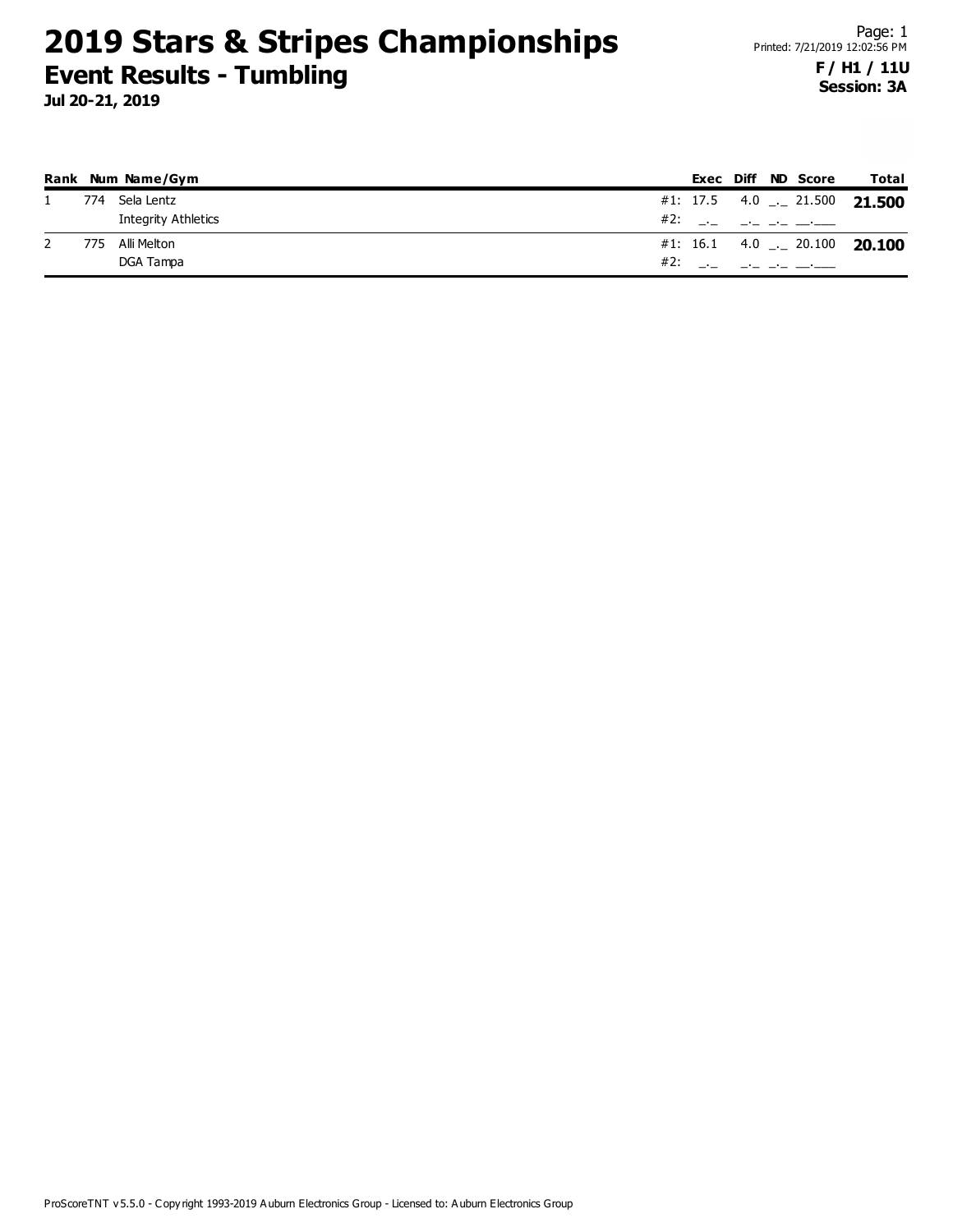**Jul 20-21, 2019**

#### **Session: 3A**

|  | Rank Num Name/Gym   |  |  | Exec Diff ND Score | Total                          |
|--|---------------------|--|--|--------------------|--------------------------------|
|  | 1 777 Avery Will    |  |  |                    | #1: 17.2 4.0 $-$ 21.200 21.200 |
|  | Integrity Athletics |  |  | #2: __ __ __ __ __ |                                |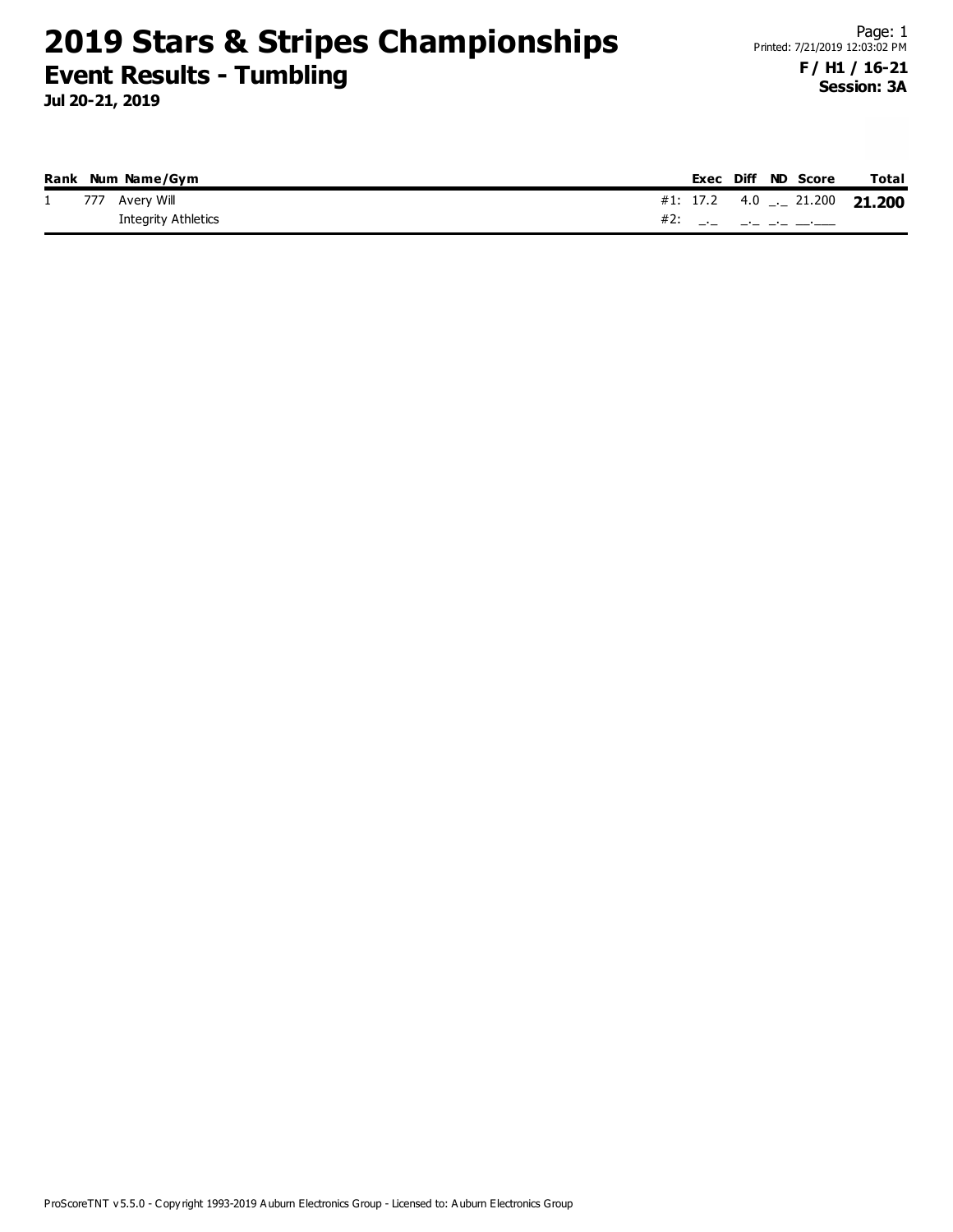|     | Rank Num Name/Gym    |     |  | Exec Diff ND Score                     | Total                          |
|-----|----------------------|-----|--|----------------------------------------|--------------------------------|
| 821 | Karen Davis          |     |  |                                        | #1: 19.5 4.0 0.0 23.500 23.500 |
|     | Chattooga Gymnastics |     |  | #2: ___ __ __ ___                      |                                |
| 822 | Paulette Harrison    |     |  |                                        | #1: 18.1 4.0 0.0 22.100 22.100 |
|     | Chattooga Gymnastics | #2: |  | the control of the control of the con- |                                |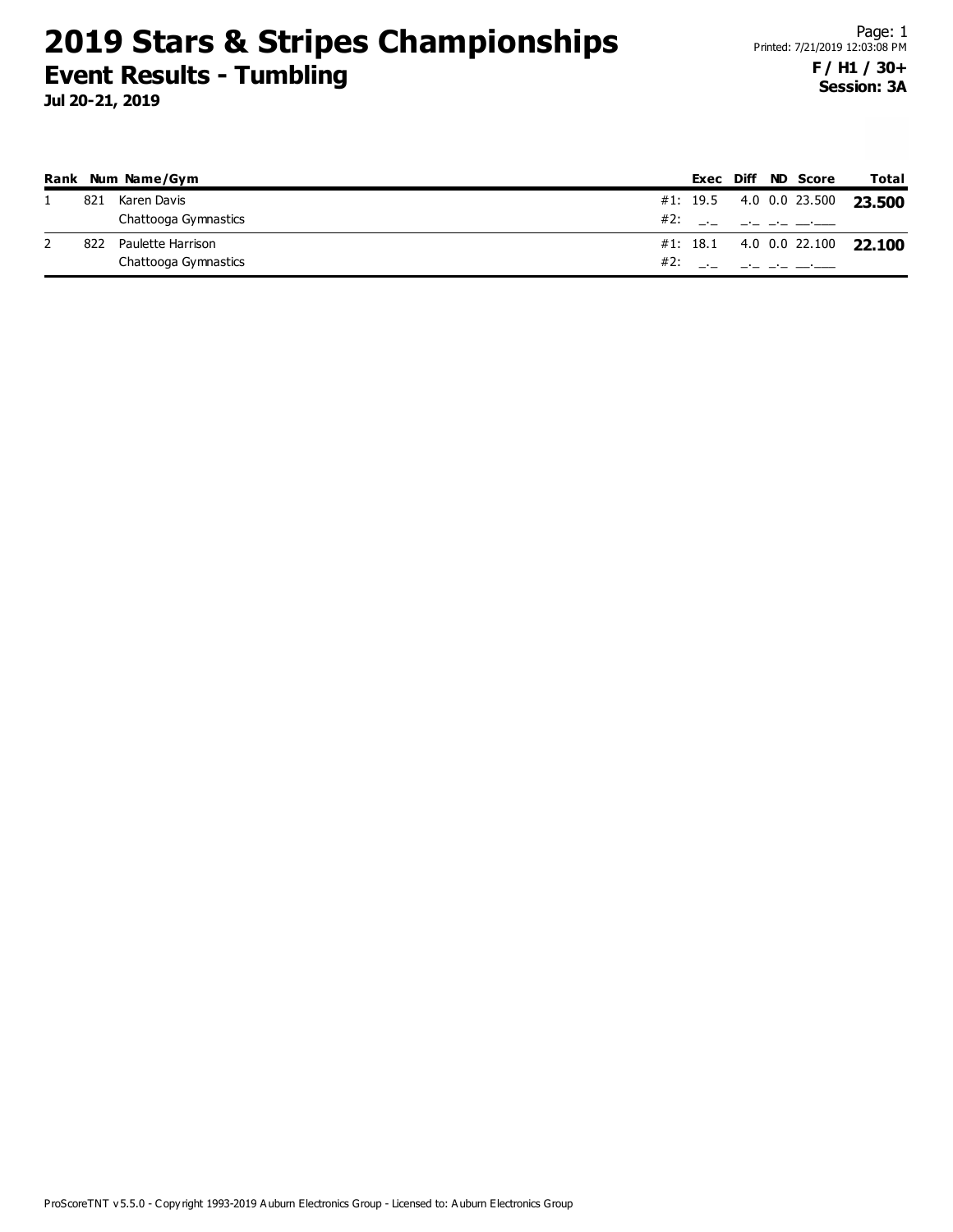**Jul 20-21, 2019**

|   |     | Rank Num Name/Gym      |     | Exec | Diff ND Score | Total                          |
|---|-----|------------------------|-----|------|---------------|--------------------------------|
|   | 776 | Mason Reaves           |     |      |               | #1: 17.8 4.0 $-$ 21.800 21.800 |
|   |     | Acrospirits            | #2: |      |               |                                |
| 2 | 779 | Jacob Bausch           |     |      |               | #1: 17.6 4.0 0.0 21.600 21.600 |
|   |     | DGA Tampa              | #2: |      |               |                                |
| 3 | 778 | <b>Andrew Williams</b> |     |      |               | #1: 17.5 4.0 $-$ 21.500 21.500 |
|   |     | DGA Tampa              | #2: |      |               |                                |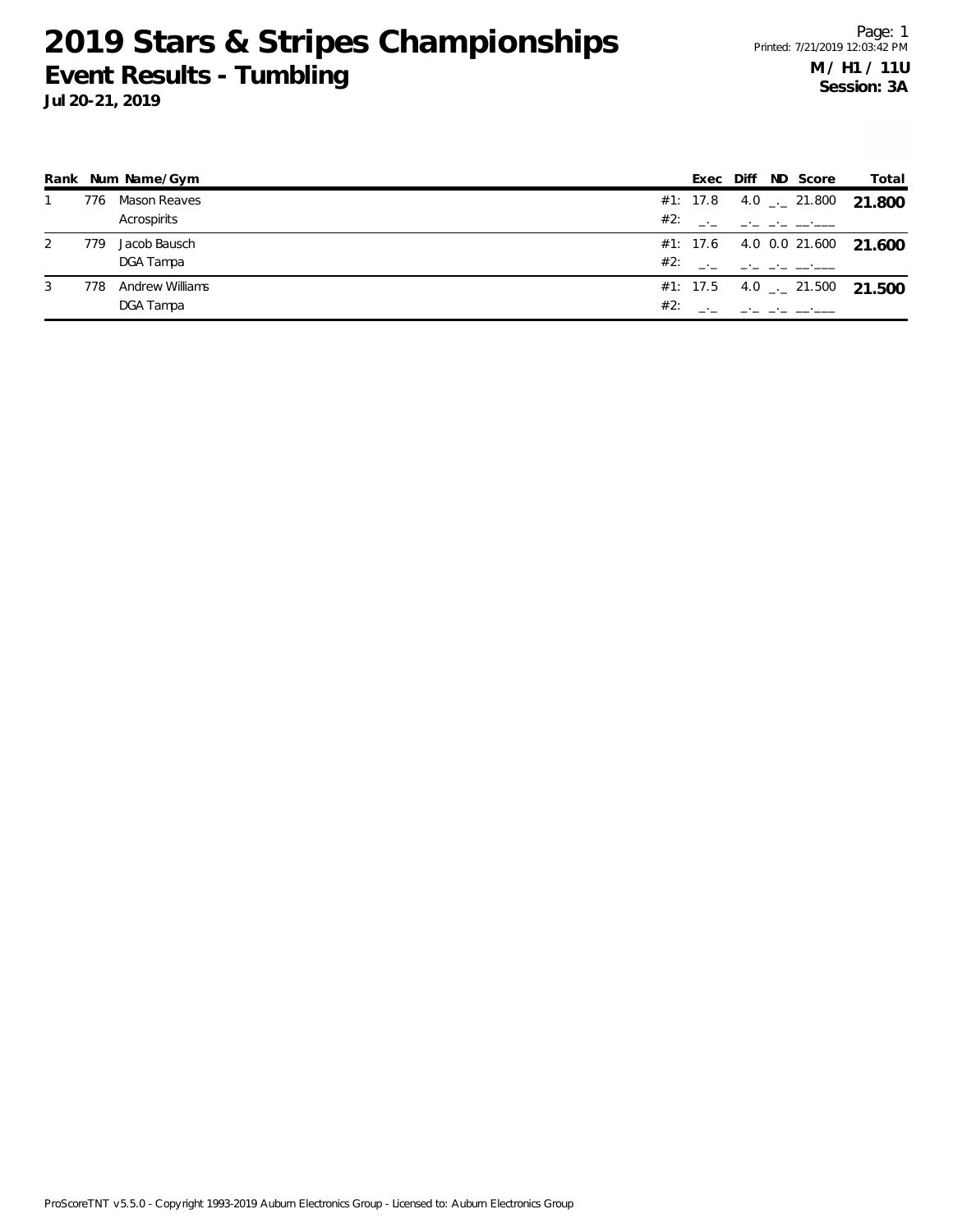**Jul 20-21, 2019**

**Session: 3A**

|          |     | Rank Num Name/Gym   |  |  | Exec Diff ND Score | Total                          |
|----------|-----|---------------------|--|--|--------------------|--------------------------------|
| <b>.</b> | 782 | Violeta Mosquera    |  |  |                    | #1: 18.2 4.0 0.0 22.200 22.200 |
|          |     | Integrity Athletics |  |  |                    |                                |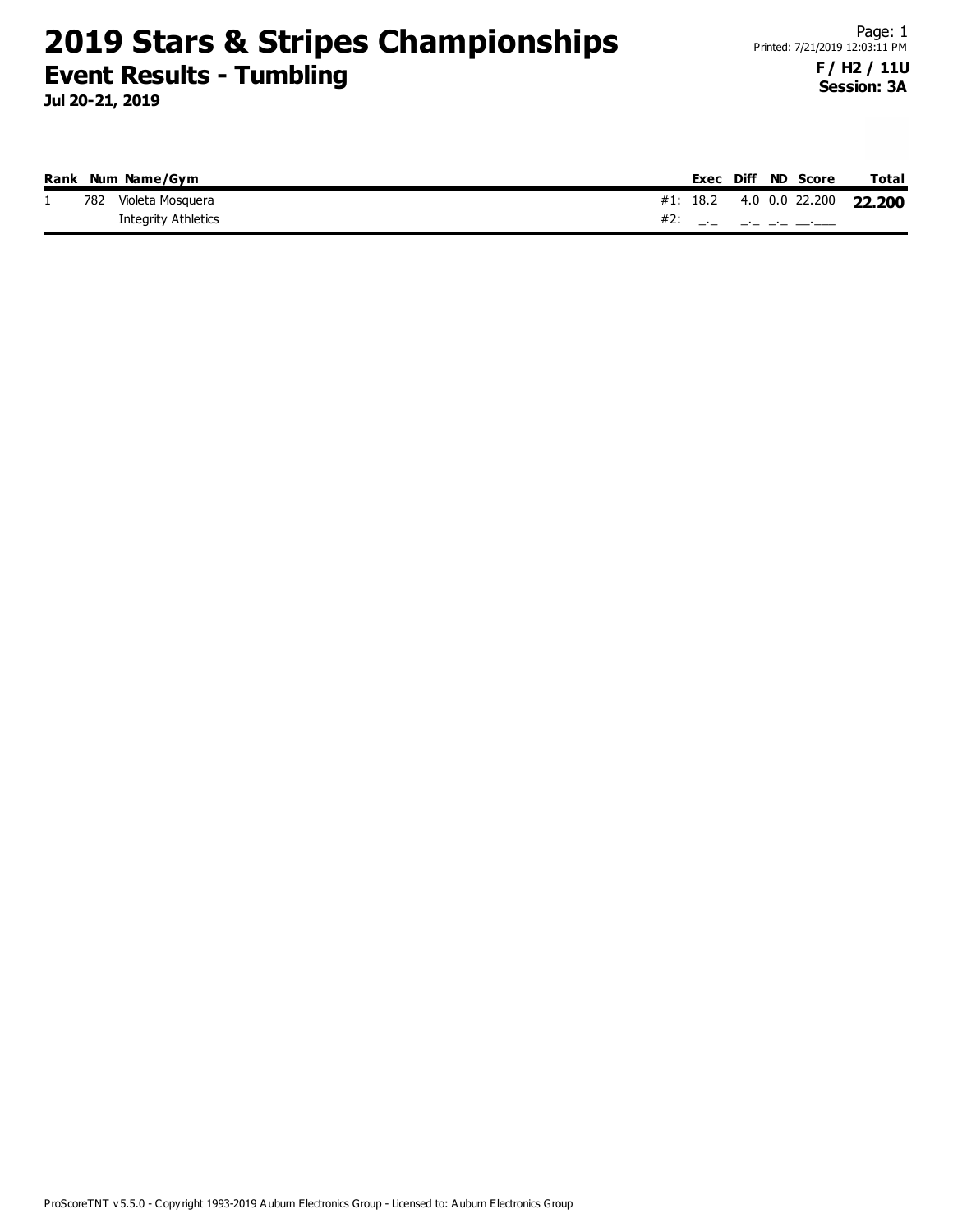**Jul 20-21, 2019**

|  | Rank Num Name/Gym    |  |  | Exec Diff ND Score                                                                                                                              | <b>Total</b>                   |
|--|----------------------|--|--|-------------------------------------------------------------------------------------------------------------------------------------------------|--------------------------------|
|  | 825 Lindsay Miller   |  |  |                                                                                                                                                 | #1: 16.8 4.0 0.0 20.800 20.800 |
|  | Chattooga Gymnastics |  |  | #2: $\frac{1}{2}$ $\frac{1}{2}$ $\frac{1}{2}$ $\frac{1}{2}$ $\frac{1}{2}$ $\frac{1}{2}$ $\frac{1}{2}$ $\frac{1}{2}$ $\frac{1}{2}$ $\frac{1}{2}$ |                                |